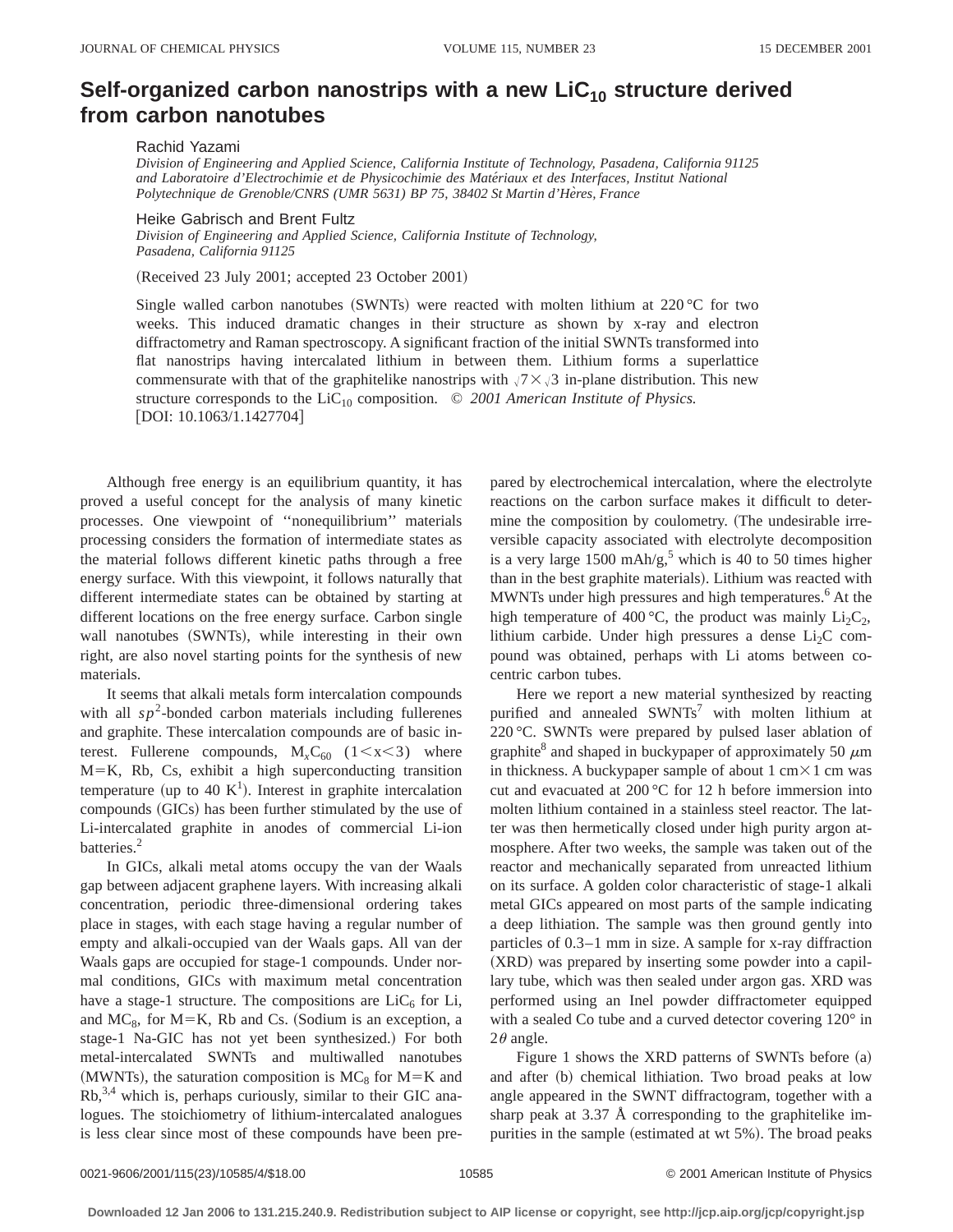

FIG. 1. X-ray diffraction patterns of SWNT material before  $1(a)$  and after 1(b) lithiation. Note the intensity scale is logarithmic. The insert shows the  $\sqrt{7} \times \sqrt{3}$  in-plane structure of LiC<sub>10</sub>.

denote some disorder in the 2D triangular lattice of the SWNTs.<sup>8</sup> A dramatic change in the crystal structure occurs after lithiation [Fig. 1(b)]. The diffraction pattern consists of up to 12 fine lines, which were well indexed to a monoclinic cell lattice of parameters  $a=6.5 \text{ Å}$ ,  $b=4.26 \text{ Å}$ ,  $c=3.92 \text{ Å}$ , and  $\gamma=109^\circ$ . This structure is consistent with a  $\sqrt{7}\times\sqrt{3}$ lithium superlattice commensurate with the graphene structure as sketched in the insert. The 1D character of this new structure probably causes the differences in intensity and peak widths of the 101 and 011 diffractions.

Assuming the  $\sqrt{7} \times \sqrt{3}$  in-plane structure, the composition should be  $LiC_{10}$ . To our knowledge, this is the first time that the unzipping of SWNTs is reported and the first time that LiC<sub>10</sub> has been identified by XRD. The *c* (or  $I_c$ =3.92 Å) parameter is 5 to 6% larger than for  $LiC_6$  for which the structure is  $\sqrt{3} \times \sqrt{3}$ . This difference may result from the small width of carbon nanostrips (the van der Waals gap tends to be larger in nongraphitic carbons). Also, it should be noted that no lithium carbide  $(Li_2C_2)$  was detected in our sample, probably due to the lower lithiation temperature used here compared to 400 °C used by Nalimova *et al.*<sup>6</sup>

Raman spectra were acquired at 23 °C with the sample in a thin, Ar-filled glass structure with a Dilor XY spectrometer, working with a 514.532 nm argon excitation at low power. Figures  $2(a)$  and  $2(b)$  show Raman spectra of SWNTs before and after lithiation respectively. After lithiation, the lowfrequency  $A_{1g}$  radial symmetry mode (also known as the "breathing" mode), which appears in SWNT at  $186 \text{ cm}^{-1}$  as an unresolved peak, transformed to three sharp and intense peaks at lower frequencies of 61, 75, and 114  $\text{cm}^{-1}$  respectively (see inset). In the high frequency region, the two peaks centered at 1565 and 1592  $\text{cm}^{-1}$  and associated mainly with the  $E_{2g}$  symmetry mode ("stretching" mode), merged into a single unresolved peak centered at  $1576 \text{ cm}^{-1}$ . (This mode frequency is between that of highly oriented pyrolytic graphite (HOPG), 1580 cm<sup>-1</sup>, and that of HOPG based  $\text{LiC}_6$ , 1569  $\text{cm}^{-1}$ .) Raman modes in SWNTs have been discussed in detail by Rao *et al.*<sup>9</sup> The  $A_{1g}$  active modes, which are the signature of cylindrical graphene sheets, are still observed in the lithiated SWNTs. Not all nanotubes transformed to nanostrips (a result not determined reliably by x-ray diffractometry). The shift to lower frequencies of a sharp  $A_{1g}$  mode may indicate the formation of well-defined compositions of chemisorbed lithium along the nanotubes or within the bundles. The merging of the two high-frequency modes to a single mode at  $1576 \text{ cm}^{-1}$  is consistent with the formation of a lithium intercalated compound similar to the graphite based ones.

For transmission electron microscopy (TEM) studies, finer particles of lithiated SWNTs were deposited on an amorphous carbon membrane and transferred in a hermetic container from the dry box to the vacuum of a Philips EM420 TEM operated at 100 kV. The specimens were cooled using liquid nitrogen to minimize damage by the electron beam. Figures  $3(a) - 3(d)$  compare the SWNT material before and after lithiation. In Fig.  $3(a)$  ropes of SWNT are shown together with their respective diffraction pattern revealing the two typical features of SWNT bundles: a row of diffractions across the forward beam and diffuse arcs oriented perpendicular to it.<sup>10</sup> The diffractions on the central line in Fig.  $3(b)$  originate from the triangular arrangement of nanotubes within the bundles. Here the bundles are not aligned perfectly, causing broadening of the ''row'' of spots. The diffuse arcs can be explained by the fact that the nanotubes within the bundles exhibit a distribution in chirality.<sup>10</sup> Figure  $3(c)$  shows the SWNT after lithiation. The dominant form of the material corresponds to the gray background with mottled features (see enlarged area). It seems to have lost much of the 1D texture of the SWNT bundles. Features similar to the shape of the former SWNT bundles are observed but these are in the minority and suggest the origin of the new material. A dramatic change in structure is shown by the diffraction pattern in Fig.  $3(d)$  where the characteristics of diffraction from a SWNT bundle  $|Fig. 3(b)|$  are replaced by diffraction rings pertinent of a polycrystalline material. The *d*-spacings measured from this diffraction pattern are in



FIG. 2. Raman spectra of SWNTs before (a) and after (b) lithiation.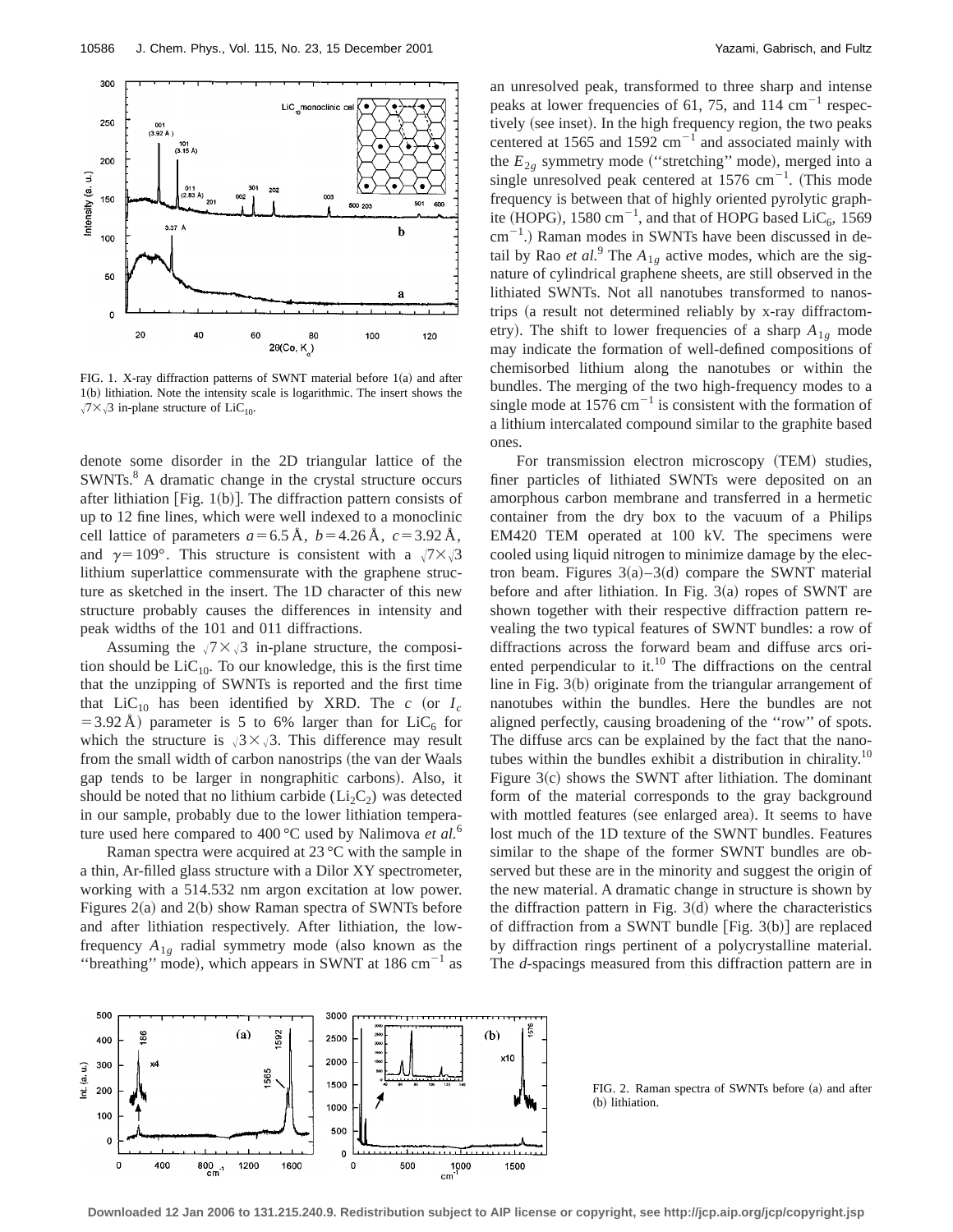

FIG. 3. Bundles of initial SWNT material (a) with characteristic diffraction pattern (b). The features in the diffraction pattern originate from the triangular arrangement of tubes within bundles  $(A)$  and a variation in chirality (B). SWNT material after lithiation (c). The majority of the  $LiC_6$  material is evenly distributed (inset) though in some places it remains in the place of the former SWNT bundles. The diffraction pattern of the material (d) reveals a dramatic change in structure consistent with  $LiC_{10}$ .

accordance with the monoclinic structure  $LiC_{10}$  obtained by x-ray diffractometry.

Were graphite subjected to the same conditions used here to lithiate the SWNTs  $(220 °C, 2$  weeks), diffusioncontrolled kinetics would produce a series of staged compounds that nucleate and grow across the graphite crystals, culminating in a pure stage-1 LiC<sub>6</sub> compound.<sup>11,12</sup> XRD, Raman, and TEM results are consistent with the fact that upon chemical lithiation, a significant fraction of SWNTs has opened and transformed to self-organized flat graphene nanostrips, with lithium in the van der Waals gap between strips. Lithium would act as the structure stabilizer, bonding stacked nanostrips together and helping them align along the former SWNT axis direction. Therefore SWNTs undergo a transformation from tubes to flat graphene nanostrips, perhaps unzipping in the presence of lithium. Thermodynamics favors such unzipping, since the enthalpy of SWNTs is higher than that of graphite by about 10  $kJ/(mole$  carbon atoms).  $13-15$  [Intercalation of lithium into graphite nanostrips is also expected to be favorable by about 8.9 kJ/(mole Li  $\text{atoms}$ <sup>2</sup>.] Once unzipped, the lithium epitaxial arrangement on the surface of graphene nanostrips helps them orient and stack along the new crystal axes. The similar morphologies of the bundle structures seen in Figs.  $3(a)$  and  $3(c)$  suggests that the initial grouping of tubes into rope structures influences the sizes and organization of the nanostrips.

Once formed, the graphite structures remain even after loss of lithium. Figure  $4(a)$  shows graphite structures observed in a TEM sample. These structures were about 260 nm in width and a few microns in length. The diffraction pattern in Fig.  $4(b)$  is indexed as polycrystalline graphite.



FIG. 4. TEM image (a) and diffraction pattern (b) of graphite structures in a region of material after lithiation and partial de-lithiation.

The systematic row of reflections is of  $\langle 002 \rangle$  type and the *c*-direction in the image is perpendicular to the long dimension of the rods. When the sample was tilted it showed oblique texture electron diffraction pattern typical of highlyoriented graphite (HOPG). This new form of graphite may result from lithiation/delithiation process and shows a preferential alignment of graphene nanostrips along the particle axis. The prismatic shape of these highly-oriented graphitic nanostrips is unusual compared with other tubular forms of carbon such us SWNTs, MWNTs, nanofibers,<sup>16</sup> and fibers and filaments.17 Further studies on the crystal structure of graphite nanostrips are currently under way.

It is interesting that the intercalated structure has the  $LiC_{10}$  composition. This structure, shown as an inset in Fig. 1, has a rectangular structure in the basal plane of the graphite. (The LiC<sub>10</sub> structure can be also described with a larger base-centered orthorhombic unit cell lattice;  $a=4.26 \text{ Å}$ , *b* = 13.2 Å, and  $c = 3.92$  Å.) We speculate that the LiC<sub>10</sub> structure is stabilized in part by the preferred orientation of a rectangular edge along the narrow width of the nanostrips, but have not identified this orientation within the plane of the sample.

## **ACKNOWLEDGMENTS**

The authors thank Dr. C. C. Ahn for discussions and advice. This work was supported by D.O.E. through Basic Energy Sciences Grant DE-FG03-00ER15035.

- <sup>1</sup> R. M. Fleming, A. P. Ramirez, M. J. Rosseinsky, D. W. Murphy, R. C. Raddon, S. M. Zahurak, and A. V. Makhija, Nature (London) 352, 701  $(1991).$
- $2^2$ R. Yazami and P. Touzain, J. Power Sources 9, 365 (1983).
- <sup>3</sup> A. Thess, R. Lee, P. Nikolaev *et al.*, Science **273**, 483 (1996).
- 4O. Zhou, R. M. Fleming, D. M. Murphy, C. H. Chen, R. C. Haddon, A. P. Ramirez, and S. H. Glarum, Science 263, 1744 (1994).
- 5B. Gao, C. Bower, J. D. Lorentzen, L. Fleming, A. Kleinhammes, X. P. Tang, L. E. McNeil, Y. Wu, and O. Zhou, Chem. Phys. Lett. **327**, 69  $(2000)$ .
- 6A. Nalimova, D. E. Slovsky, G. N. Bondarenko, H. Alvergnat-Gaucher, S. Bonnamy, and F. Beguin, Synth. Met. 88, 89 (1997).
- 7A. G. Rinzler, J. Liu, H. Dai *et al.*, Appl. Phys. A: Mater. Sci. Process. **67**, 29  $(1998)$ .
- ${}^{8}$ P. M. Ajayan and T. W. Ebessen, Rep. Prog. Phys.  $60$ , 1025 (1997).
- <sup>9</sup> A. M. Rao, E. Richter, S. Bandow *et al.*, Science 275, 187 (1997).
- 10L. Henrard, A. Loiseau, C. Journet, and P. Bernier, Eur. Phys. J. B **13**, 661  $(2000)$ .
- $11$ R. Yazami and S. Genies, Denki Kagaku 66, 1293 (1998).